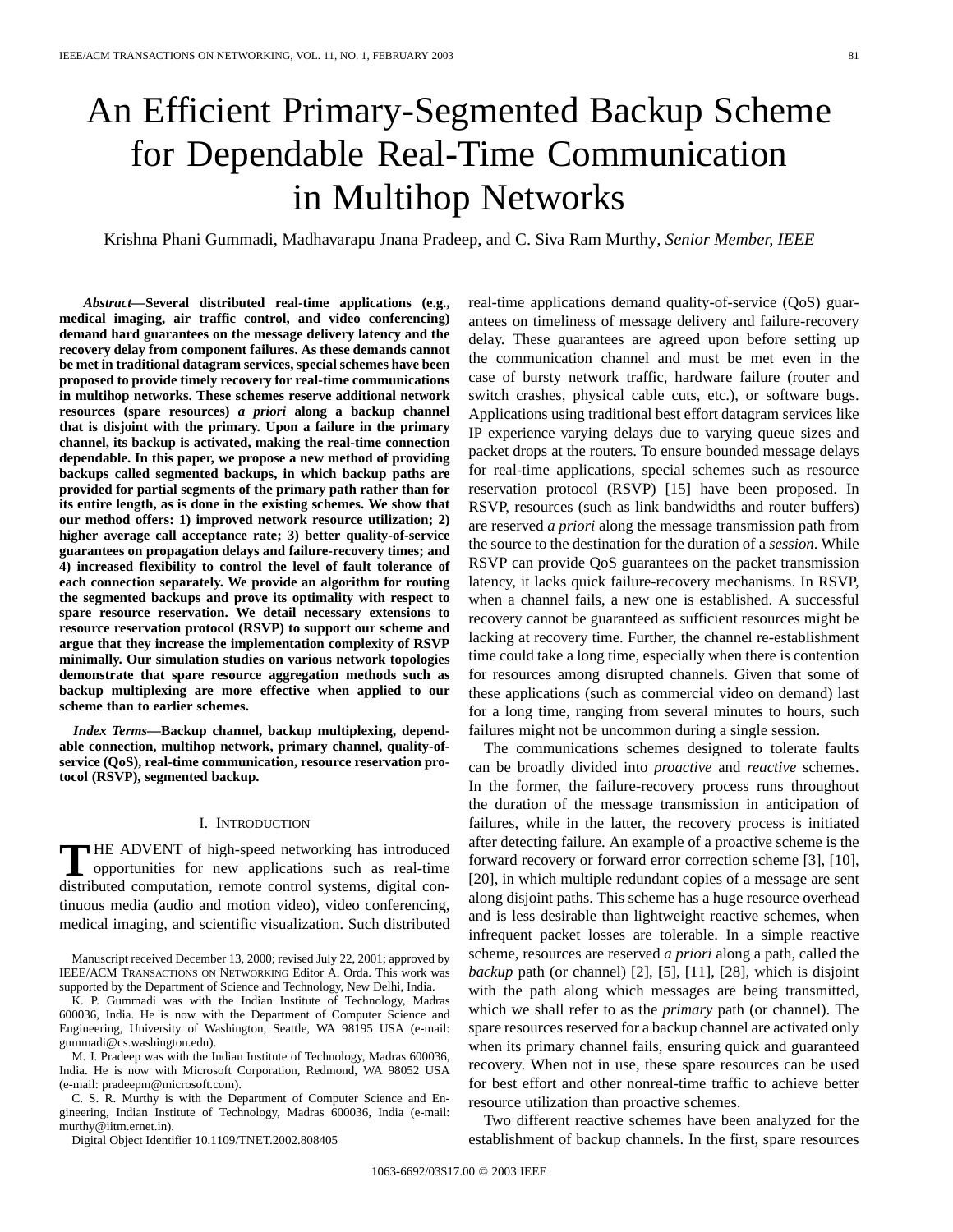in the vicinity of the failed component are used to reroute the channel. This method of *local detouring* [5], [28] leads to inefficient resource utilization, as after recovery the path lengths usually get extended significantly. In the second scheme, *end-to-end detouring* [2], [11] was proposed through the use of an end-to-end backup channel, i.e., a backup channel that extends from the source to the destination.

In this paper, we propose and evaluate a new scheme to construct backup paths, which we call *segmented backups*. A segmented backup comprises multiple backup paths, each spanning a contiguous portion of the primary path. This is unlike an end-to-end backup where the backup spans the entire length of the primary path. Using example scenarios and simulation studies, we show that segmented backups have numerous advantages over end-to-end backups.

- *Higher call acceptance rate*. This is due to primary paths that have a segmented backup but no end-to-end backup.
- *Improved network resource utilization*. This is because segmented backups are typically shorter than end-to-end backups and need less spare resources. Moreover, shorter backup paths lead to more efficient resource aggregation through *backup multiplexing* [4], [6], [8].
- *Better QoS guarantees*. A segmented backup can comprise multiple backups, each of which spans a part of the primary path rather than its full length. This allows for faster failure recovery and finer control of fault tolerance for long primary paths over components with varying reliability. Also, the backups could be chosen so that they result in minimal increases in end-to-end delays over primary paths.

It is possible to construct segmented backups optimized for different goals such as better resource utilization versus better failure-recovery delay. In this paper, we specifically provide algorithms for: 1) minimizing spare resources reserved by multiplexing segmented backups; and 2) constructing segmented backups that are optimal with respect to resource utilization.

The rest of the paper is organized as follows. In Section II, we explain the concept of segmented backups and illustrate their advantage over end-to-end backups using examples. In Section III, we give an algorithm for spare resource reservation and describe why our approach achieves better spare resource utilization than the existing methods. In Section IV, we present an algorithm for backup route selection and prove that it is optimal in the amount of spare resources reserved. In Section V, we extend RSVP with a failure-recovery procedure that is specific to our scheme and discuss the complexity of its implementation. We also explain scenarios in today's Internet where our scheme can be used. In Section VI, we evaluate the performance of our approach and demonstrate its superiority in terms of resource utilization (resource allocation efficiency) and call acceptance rate. We conclude the paper in Section VII.

### II. PRIMARY-SEGMENTED BACKUP SCHEME

In this section, we explain our segmented backup scheme [12] and its advantages over the end-to-end backup scheme. To establish dependable connections (fault tolerant and real-time connections), earlier schemes have used end-to-end backups, i.e., backups that run from the source to the destination without



Fig. 1. Illustration of a primary channel with a segmented backup.

sharing any components with the primary path (other than the source and the destination nodes themselves). In our approach of *segmented backups*, we find backups for the primary path, taken in parts. The primary path is viewed as made up of smaller contiguous paths, which we call *primary segments*. We find a backup path for *each* segment, which we call *backup segment*, independently. By *segmented backup* we refer to these backup segments taken together. We illustrate these terms in Fig. 1 where a primary channel with intermediate nodes  $N1-N8$ and links 1–9 is shown. The backup links are *A*–*K*. The primary channel has three primary segments, each with its own backup segment. The primary segments span links 1–3, 3–6, and 6–9, while their corresponding backup segments span links *A*–*C*, *D*–*G*, and *H*–*K*, respectively. These three backup segments together constitute the segmented backup for this primary path. Note that successive primary segments of a primary path overlap on at least one link.

In Fig. 2(a), the goal is to establish a reliable connection from source node  $N26(S1)$  to destination node  $N5(D1)$ . Suppose the primary channel is routed as shown in the figure, along one of the many shortest paths between them (typically, the primary path is chosen independently of the backup path). For this primary, it is impossible to find a backup path, while a segmented backup can be found as marked by the dotted line in Fig. 2(a). In fact, we can generalize the above observation into the following important theorem that guarantees an improved *call acceptance rate* (fraction of requested calls accepted at a given state of the network) for our scheme.

*Theorem 1:* In any network topology, whenever two disjoint paths exist between a pair of end nodes, backup segments are guaranteed to exist for any choice of a primary path between them. Similar guarantees cannot be provided on the existence of end-to-end backup (proof given in Appendix I).

The advantage of using segmented backups for more efficient resource utilization is illustrated in Fig. 2(b). There is a dependable connection to be established between  $N19(S1)$ and  $N11(D1)$ . The primary path, end-to-end backup, and segmented backup are routed as shown. For simplicity, let us assume that both primary and backup paths need one unit of resource to be reserved per link. We can see that while the end-to-end backup requires eight units of resource, the segmented backup requires only seven units of resource (it has two backup segments needing three and four units). Recall our earlier observation that every end-to-end backup is also a segmented backup. If we could find the segmented backup that consumes minimum resources (referred to as *minimum segmented backup*), we are assured of better than or equal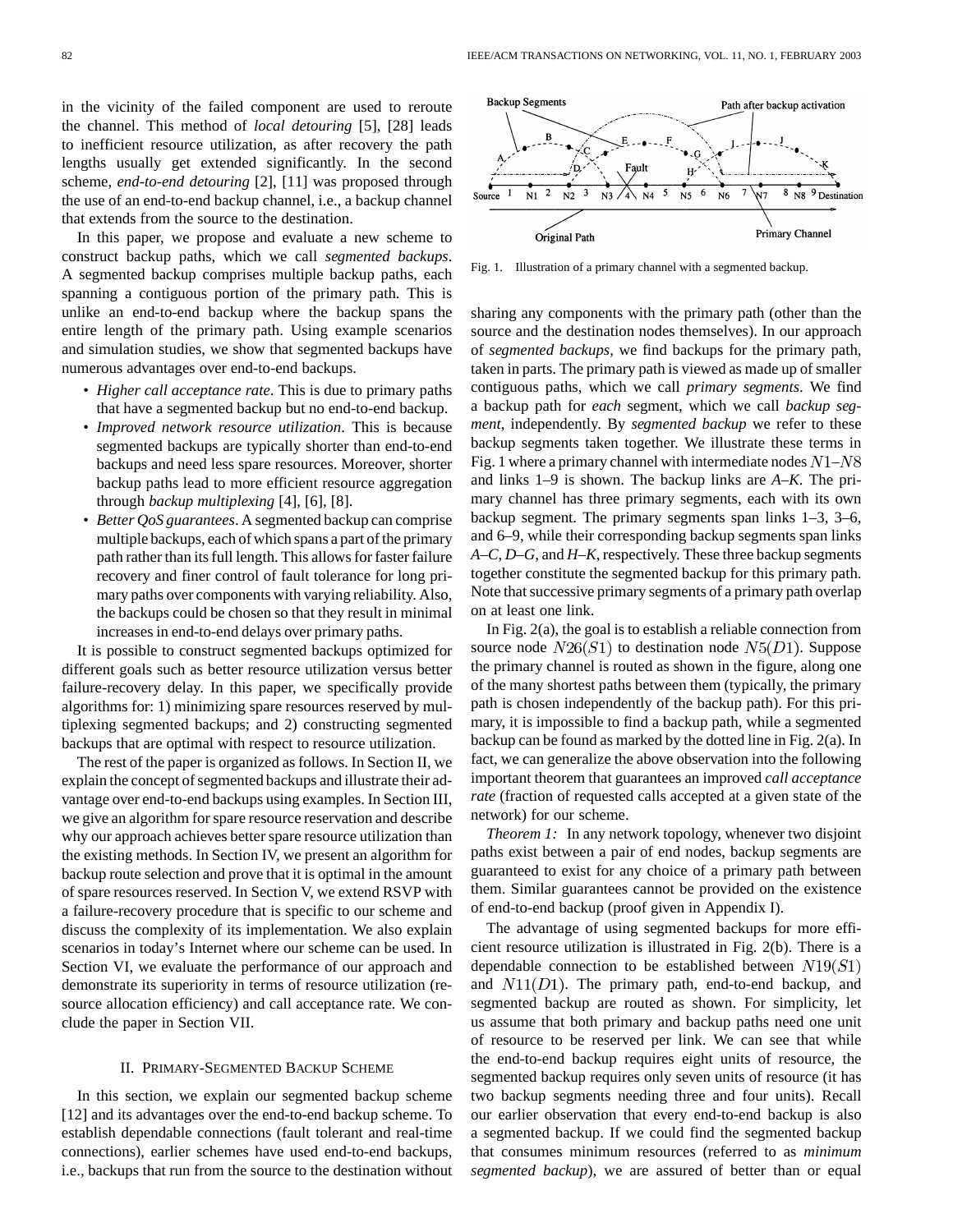

Fig. 2. Advantages of segmented backups over end-to-end backups. (a) *Higher call acceptance rate* for primary paths with a segmented backup but no end-to-end backup. (b) *Improved resource utilization and QoS guarantees* with segmented backups that are shorter than end-to-end backups.

resource consumption when compared with the end-to-end backup scheme. In Section IV, we present an efficient algorithm for finding the minimum segmented backup. Further, in Fig. 2(b), a failure of a node or a link in the six-hop-long primary channel results in a re-established path that is: 1) eight hops long using end-to-end backups; and 2) six hops long using segmented backups. The lesser hop counts translate to better QoS guarantees on delay.

Let us see why resource sharing algorithms such as backup multiplexing result in greater gains while using segmented backups. (The model is explained in detail in Section III. If unclear, we suggest revisiting this example after reading Section III.) Using backup multiplexing, backup resources reserved for primary channels that do not have any common components can be shared. A shorter primary channel shares components with fewer primary paths, leading to better multiplexing of its backup path. In the case of segmented backups, two backup segments can be multiplexed whenever their corresponding primary segments do not share any components. As primary segments are shorter than primary paths, backup segments tend to multiplex more with other backup segments than end-to-end backups, leading to greater gains in resource savings.

We illustrate the intuition through Fig. 3, where we try to establish two dependable connections:  $N19(S1) - N5(D1)$  and  $N25(S2) - N12(D2)$ . Suppose their primary paths, end-to-end backups, and segmented backups are routed along the shortest paths, as shown. The primary paths share a single shared node . Assume that both primary and backup paths need one unit of resource to be reserved per link. Their end-to-end backups cannot be multiplexed on the links they share, i.e., links from  $N5-N6$  and  $N6-N12$ . Hence, the total spare resources reserved equals 19 units (nine units for the first channel plus ten units for the second channel). In contrast, segmented backups need only twelve units of reserved resources. This is because the primary segment from  $N19-N10$  on the first channel and the primary segment from  $N25-N11$  on the second channel do not have any shared components. This allows their backup segments to be multiplexed on links from  $N19-N10$ . So, the total spare resources reserved equals twelve units (eight units for channel 1 plus nine units for channel 2 minus five units for the links on which backup segments are shared).



Fig. 3. Advantages of segmented backups over end-to-end backups: *improved resource aggregation* as backup multiplexing is more effective using segmented backups.

To summarize, we explained the concept of segmented backup scheme and pointed out ways in which it is more efficient over the end-to-end backup scheme. Perhaps the best thing with our scheme is that it encompasses the end-to-end backup scheme as well, and thus guarantees at least the performance of the end-to-end backup scheme in the worst case. Of course, this might require a few routers to store more state information and perform more processing. In the rest of this paper, we provide algorithms and describe methods to realize this concept and quantify its potential through simulation studies.

#### III. EFFICIENT SPARE RESOURCE ALLOCATION

The spare resources reserved lower the maximum throughput of the system as the resources reserved for backup channels are used only during component failures. So, minimizing spare resources is an important metric while evaluating different schemes. Inthissection,webrieflyoutlineamethodtominimizetheamount of spare resources reserved by multiplexing (sharing) the backups passing through the same link. The technique of backup multiplexing is discussed in detail in [4], [6] and [8], and we adapt it here to our case of segmented backups.

We consider the *single-link* failure model for our analysis, under the assumption that component (link) failure-recovery time, i.e., time taken for the fault to be rectified, is much smaller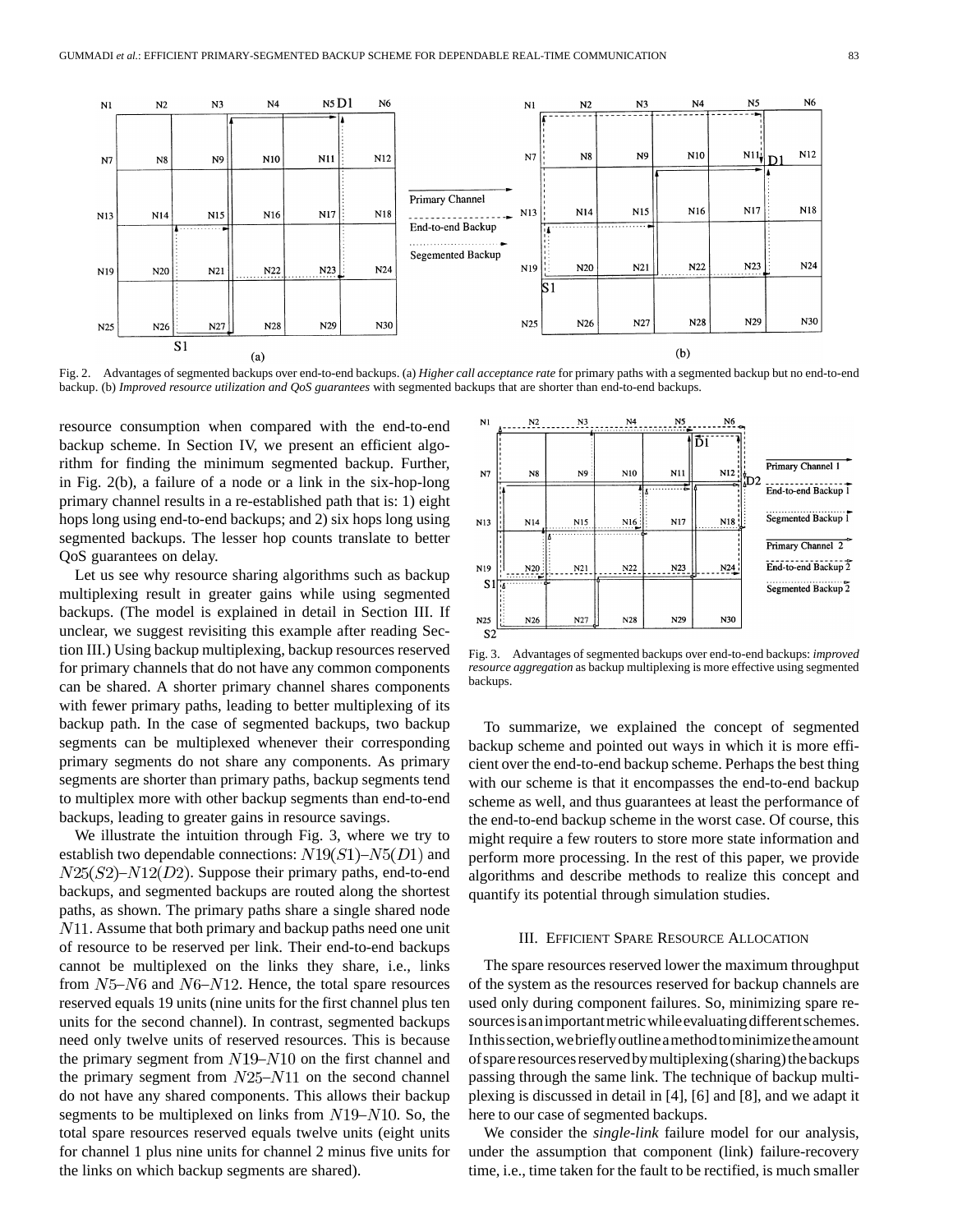than the network's mean time to failure (MTTF). Using this failure model, if 1) primary channels of two connections share no common components and 2) their backup channels with bandwidths  $b1$  and  $b2$  pass through link  $L$ , it is sufficient to reserve  $max(b1, b2)$  for both the backup channels on the link L. This is because, in this model, both of the backup channels will never be activated simultaneously. This technique of sharing backup resources is known as backup multiplexing or, more specifically, *deterministic* backup multiplexing, as recovery is always guaranteed in this model even after multiplexing. We discuss a different model called *probabilistic* backup multiplexing later in this section.

An efficient algorithm to calculate the spare resources  $S_L$  at link L under the single-link failure model is given below. Let  $\Phi_L$ denote the set of all primary segments whose backups traverse L. Let  $R_{P<sub>S</sub>}$  denote the resource required at each link by the primary segment  $P_S$ .

Initialize  $S_{I,L} = 0, \forall I, L$ **loop** for each link  $I, I \neq L$ **loop** for each primary segment  $P_S \in \Phi_L$ **if**  $P_S$  contains link  $I$  then<br> $S_{I,L} = S_{I,L} + R_{P_S}$ **endif endloop endloop**  $S_L = \max\{S_{I,L}\}\$ 

Note that to employ this algorithm, it is necessary for each router to be aware of the primary segments for all backup segments passing through it. This algorithm also provides some rationale for our earlier observation that backup segments tend to multiplex more than end-to-end backups. The primary segments in our scheme are shorter than the primary channels in the case of end-to-end backups. So, the condition for the **if** statement in the innermost loop holds true fewer times for segmented backups than for end-to-end backups, requiring fewer resources to be reserved. To obtain greater improvements in the backup segments' multiplexing capability over end-to-end backups' multiplexing capability, one needs longer primary paths with larger number of segments per backup. Such scenarios are more likely to occur as the network size increases. Hence, we expect our scheme to show increasing gains with increases in the size of the network. Our simulation studies reported in Section VI support this expectation.

Below, we briefly discuss how probabilistic backup multiplexing applies to our scheme. In this model, each network component (link or node) fails with a certain probability  $\lambda$  and two backup segments are multiplexed on a shared link only if the probability of their simultaneous activation is less than a threshold  $\nu$ , called the multiplexing degree. For each link, let  $\text{Prob}(B_{i,k}, B_{i,l})$  denote the probability of simultaneous activation of two backup segments,  $B_{i,k}$  (the kth segment of backup  $B_i$ ) and  $B_{j,l}$  (the *l*th segment of backup  $B_j$ ). Let their corresponding primary segments be denoted by  $P_{i,k}$  (the kth segment of primary  $P_i$ ) and  $P_{j,l}$  (the *l*th segment of primary

 $P_j$ ). Then, backups  $B_{i,k}$  and  $B_{j,l}$  can be multiplexed only if

$$
b(B_{i,k}, B_{j,l})
$$
  
= 1 – (probability of no failure in shared components  
between  $P_{i,k}$  and  $P_{j,l}$ )  
 $\times$  (probability of no simultaneous failures in the rest

of the unshared components

 $\leq \nu$ .

 $Pro$ 

The smaller the value of  $\nu$ , the higher is the fault tolerance for the connections. This multiplexing degree  $\nu$  can also be made specific to each connection, with higher fault tolerance for more critical connections or higher paying customers. In our scheme, we can control fault tolerance at the granularity of the segment of a primary path. Such fine control is useful as segments of the same primary path can differ in their reliabilities (probably because they comprise a different number of components with varying reliabilities). Yet another way of providing higher fault tolerance for a connection is by establishing multiple backup paths. Often, a few links are more critical or error prone than others. It is useful to have multiple backups for a short primary segment spanning such links rather than for the entire path. A detailed study of the extra flexibility offered by segmented backups over end-to-end backups under probabilistic multiplexing model is provided in [19]. In this paper, we restrict our discussion to deterministic multiplexing.

# IV. BACKUP ROUTE SELECTION

It is usually desirable to select a segmented backup with minimum *backup delay increment* (i.e., the difference between delays along the primary and backup paths) or minimum cost. Elaborate routing methods that search for routes using various QoS metrics have been discussed in [14], [18], [19], [24], [26], and [27]. In [19], we deal with construction of segmented backups that offer better QoS guarantees on reliability. However, we restrict our discussion here to construction of segmented backups with minimum cost, where cost can be a function of path delay or path length or path resource reservation requirement. Though our goal is to design algorithms to select minimum cost segmented backups, it follows from Theorem 1 that such algorithms would also yield a higher call acceptance rate.

The problem of optimal routing of backups is NP-hard as it subsumes the following problem which is known to be NP-hard [26]: *Is there a feasible set of channel paths such that the sum of traffic flows at each link is smaller than the link capability, when traffic demands are given?* The complexity of the problem increases greatly if one considers backup multiplexing. So, we resort to heuristics to select least cost backups to each individual primary path, ignoring the additional savings offered by multiplexing. Several greedy heuristics for selecting end-to-end backup paths are discussed in [6]. A simple way to find a minimum-cost end-to-end backup for a primary path in a network graph  $G$  is to use some shortest path search algorithm such as Dijkstra's over a graph  $G'$  obtained from  $G$  by removing the the components along the primary path. The problem of selecting minimum-cost segmented backups is, however, more difficult as typically there are a larger number of segmented backups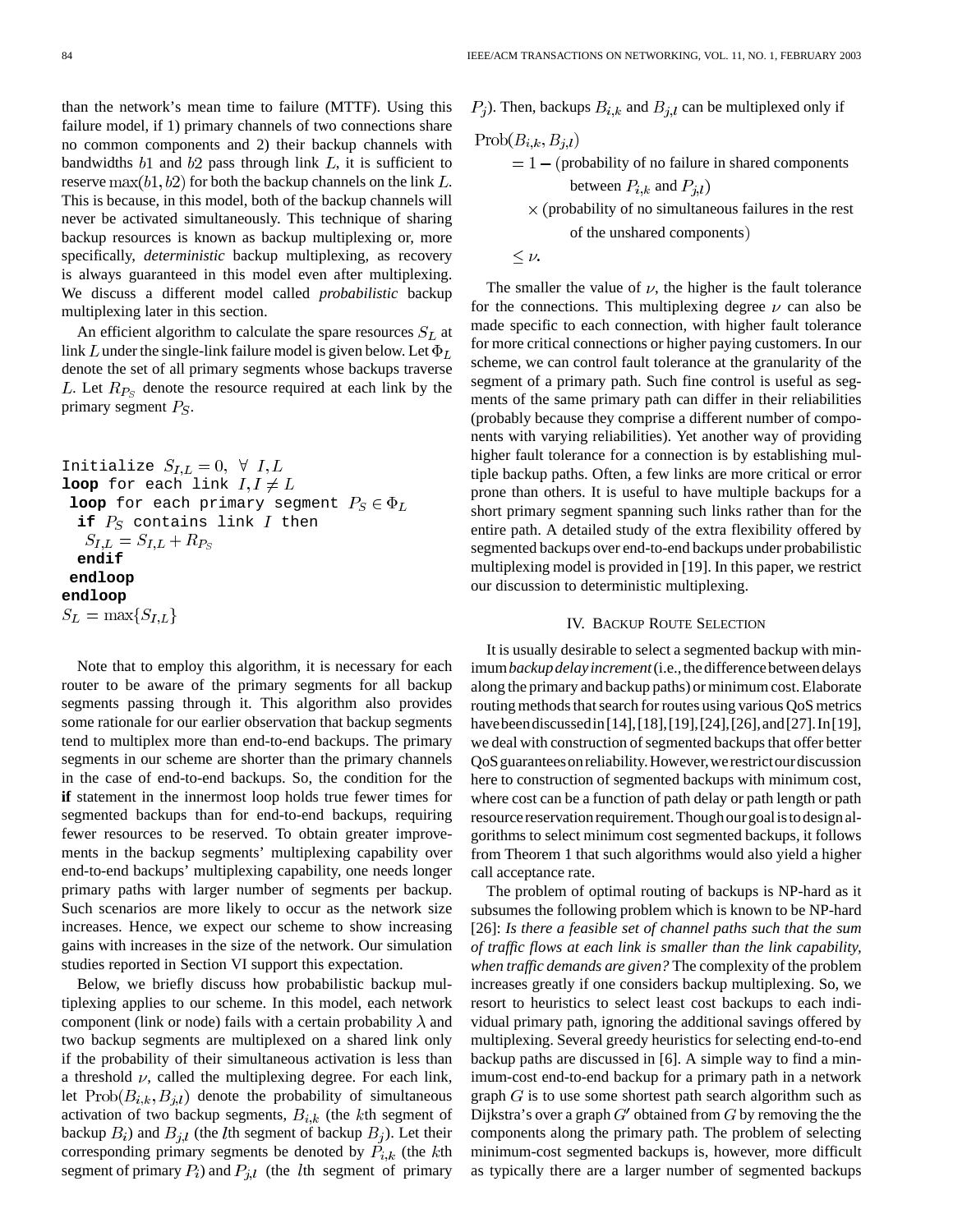

Fig. 4. Modeling a network topology as a graph. (a)  $3 \times 4$  mesh topology with link weights. (b) Weighted directed graph G representing the network topology with a chosen primary path between two vertices  $S$  and  $D$ .

than end-to-end backups and we have to find intermediate nodes where the backup segments meet the primary. Below, we provide an algorithm called *Min\_SegBak* that solves this problem.

*Algorithm Min\_SegBak:* We model the network topology as a weighted directed graph  $G(V, E)$ . Every node n in the network is represented by a unique vertex  $v$  in the vertex set  $V$ , while every link *l* from node  $n_1(v_1)$  to  $n_2(v_2)$  with cost *c* is represented by a directed edge  $e_1(v_1, v_2)$  from  $v_1$  to  $v_2$  with weight c. (A duplex link is replaced with two links in either direction with the same cost.) Let  $S$  and  $D$  denote the source and destination nodes, respectively, for a dependable connection and  $P = S$ ,  $i_1, i_2, \ldots, i_p, D$ , a sequence of vertices along some primary path between them. We define  $succ_P(x, y)$  ( $pred_P(x, y)$ ) to denote that vertex x that occurs after (before) vertex y in sequence  $P$ . In Fig. 4(a) and (b), we show a  $3 \times 4$  mesh topology with links of unit cost and the corresponding weighted directed graph.

Our algorithm to find the shortest segmented backup for  $P$  in  $G$  consists of three steps. In step 1, we generate a modified graph  $G'(V, E')$  from  $G(V, E)$  on the same set V of vertices. In the step 2, we find the shortest path between S and D in graph  $G'$  and use it in step3 to obtain the segments of the minimum-cost segmented backup in  $G$ . We elaborate on this below and illustrate it in Fig. 5.

- 1) *Generate modified graph*  $G'(V, E')$  *from*  $G(V, E)$ . The following types of edges in graph  $G(V, E)$  are modified in the order given below:
	- a) edges between successive vertices in the sequence  $P$ ; the edges pointing in the direction from  $S$  to  $D$  are removed while those pointing in the reverse direction are assigned zero weight.
	- b) edges  $e(v_1, v_2) \in E$ ,  $\ni v_2 \in P \{S, D\}$ ; replace every such edge e with  $e'(v_1, v_2')$  where  $v_2'$  is the immediate predecessor of  $v_2$  in  $P$ . In other words, redirect every edge pointing to a vertex  $v_2 \in P$ , to point to its immediate predecessor vertex  $v'_2 \in P$ .
- 2) *Find the shortest path between S* and *Din*  $G'(V, E')$ *.* Run any least cost path algorithm for directed graphs (e.g., Dijkstra's algorithm) between  $S$  and  $D$  in  $G'$ . Let the path obtained be denoted by the vertex sequence  $B = S$ ,  $i'_1, i'_2, \ldots, i'_m, D.$

3) *Use the shortest path found in step 2 to find backup segments for*  $P$  in  $G$ . Suppose the segmented backup consists of backup segments  $BS_1, BS_2, \ldots, BS_b$ , ordered by the increasing position of their starting nodes in the sequence . We describe a method to generate the vertex sequences for these backup segments one after the other (i.e., first  $BS_1$ ) is generated, then  $BS_2$ , and so on until  $BS_b$ ) as we traverse the sequence  $B = S$ ,  $i'_1, i'_2, \ldots, i'_m, D$  (found in step 2).

Initialize all vertex sequences  $BS_1, BS_2, \ldots, BS_b$  to empty. At any stage of the traversal of  $B$ , we use  $BS<sub>c</sub>$  to denote the current backup segment being generated and  $i_c$  to denote the current vertex. Initialize  $i'_{c}$  to S. For every  $i'_{c}$  perform the first applicable action indicated in steps a–d in that order. This process terminates on reaching destination D. We use the terms  $prev(i'_c)$  and  $next(i')$  to denote the immediate predecessor and immediate successor vertices of  $i'_c$  in P. Similarly, next $(BS_C)$  denotes the immediate successor of  $BS_C$  in  $B$ .

- a) If  $i'_c = S$  then  $BS_c = BS_0$  and  $i'_c = \text{next}(i'_c)$ .
- b) If  $i'_c = D$  then
	- i) If  $\text{prev}(i'_c) \notin P$  then append  $\{i'_c\}$  to  $BS_c$  and *stop*. ii) If  $\text{prev}(i'_c) \in P$  then  $BS_c = \text{next}(BS_c)$ , append  $\{ \text{prev}(i'_c), i'_c \}$  to  $BS_c$  and *stop*.
- c) If  $i'_{c} \neq i_{k}$  for any  $k \leq p$ , (i.e.,  $i'_{c} \notin P$ ) then
	- i) If  $prev(i'_c) \notin P$  then append  $\{i'_c\}$  to  $BS_c$  and  $i'_{c} = \operatorname{next}(i'_{c}).$ 
		- ii) If  $\text{prev}(i'_c) \in P$  then  $BS_c = \text{next}(BS_c)$ , append { $\text{prev}(i'_c), i'_c$ } to  $BS_c$  and  $i'_c = \text{next}(i'_c)$ .
- d) If  $i'_c = i_k$  for some  $k \leq p$ , (i.e.,  $i'_c \in P$ ) then
	- i) If  $\text{prev}(i'_c) \notin P$  then append  $\{i_{k+1}\}\text{ to } BS_c$  and  $i'_c = \operatorname{next}(i'_c).$
	- ii) If  $\text{prev}(i'_c) \in P$  and  $\text{pred}_p(\text{prev}(i'_c), i'_c)$  then  $BS_c = \text{next}(BS_c)$ , append  $\{\text{prev}(i'_c), i'_c\}$  to  $BS_c$ and  $i'_c = \operatorname{next}(i'_c)$ .
	- and  $i_c$   $\text{next}(i_c)$ .<br>iii) If  $\text{prev}(i_c') \in P$  and  $\text{succ}_p(\text{prev}(i_c'), i_c')$  then  $i_c' =$  $\text{next}(i'_c)$ .

The resulting vertex sequences define backup segments which form the shortest segmented backup for the primary path  $P$  in  $G$ .

We now illustrate the three steps above through an example in Fig. 5. The weighted directed graph  $G$  obtained from the  $3 \times 4$  mesh topology is shown in Fig. 5(a), while the graph  $G'$ obtained by modifying the graph  $G$  using step 1 is shown in Fig. 5(b). Edges along the primary path in the direction from S to D (for example, the edge from  $N5$  to  $N2$ ) are removed, while those in the reverse direction (for example, the edge from  $N2$  to  $N5$ ) are assigned zero weight. Also, edges pointing to the nodes on the primary path (for example, the edge from  $N4$ to  $N5$ ) are redirected to point to preceding vertices on the primary path (the edge from  $N4$  to  $N5$  is redirected to  $N8$ ). The shortest path in  $G'$  found in step 2 of the algorithm is also shown in Fig. 5(b) with a dotted line. Finally, a segmented backup consisting of two backup segments  $({S, N7, N4, N1, N2}$  and  $\{N5, N6, D\}$ ) obtained from the shortest path using step 3 of the algorithm is shown in Fig. 5(c).

Note that in step 1b we redirect the edges to ensure that successive backup segments overlap on at least one link of the primary path. This overlap is necessary to recover from node fail-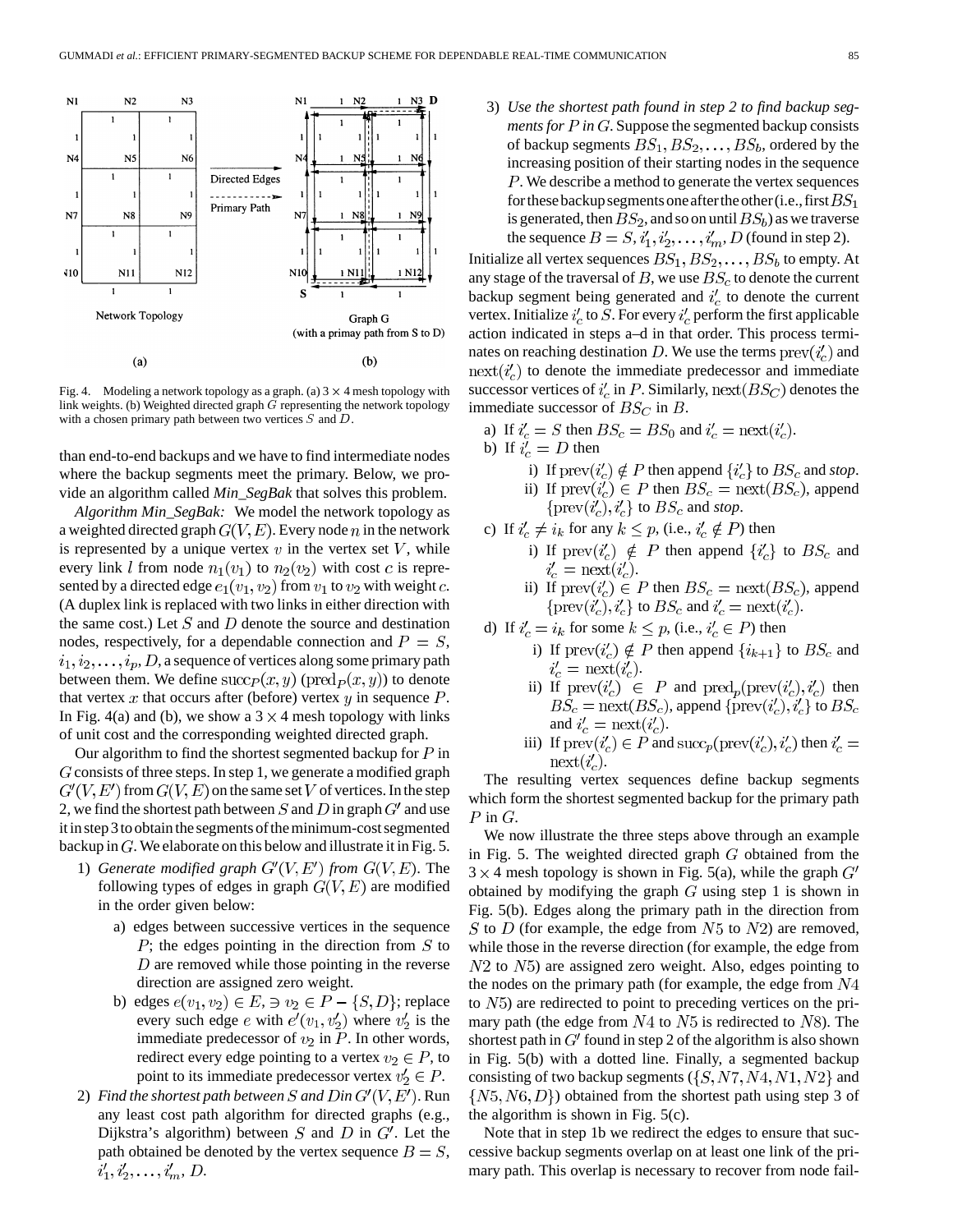

Fig. 5. Illustration of *Min* SegBak algorithm. (a) Weighted directed graph G with a chosen primary path between two vertices S and D. (b) Modified graph G' obtained from G along with a shortest path between  $S$  and  $D$ ; these are obtained using steps 1 and 2 of the algorithm. (c) Directed graph G with the primary and a segmented backup; the backup is obtained from the shortest path using step 3 of the algorithm.

ures. If, however, it is sufficient to recover from link failures and not necessarily node failures, step 1b can be omitted from the algorithm. We now state an important theorem of optimality of the segmented backups generated. This theorem, coupled with the fact that every end-to-end backup is also a segmented backup, guarantees a more efficient resource reservation using our algorithm.

*Theorem 2:* The segmented backup generated by the *Min\_SegBak* algorithm is a minimum cost segmented backup for the chosen primary path (proof given in Appendix II).

*Complexity of the Min\_SegBak algorithm*: The complexity of step 1 of the algorithm is at most the number of edges in  $G(V, E)$ , which is  $O(|E|)$ . Step 2 involves finding the least weight path in  $G'(V, E')$ ; assuming one uses Dijkstra's algorithm, its complexity is  $O(|V|^2 + |E'|)$ . The complexity of step 3 is the cost of traversal of the shortest path in  $G'(V, E')$  which is  $O(|V|)$ . Since  $|E'| < |E|$ , the overall complexity of the algorithm is  $O(|V|^2 + |E|)$  which is the complexity of the least weight path algorithm over  $G(V, E)$ . This is same as the complexity of end-to-end backup. Thus, our algorithm offers improved resource utilization without additional complexity.

# V. IMPLEMENTATION OF PRIMARY-SEGMENTED BACKUP SCHEME

In this section, we deal with the protocols required to implement our scheme, their complexity, and their applicability in the Internet as it exists today. We discuss three protocols: 1) *routing protocol*, to determine the primary as well as the backup paths; 2) *reservation protocol*, to reserve resources efficiently along these paths; and 3) *recovery protocol*, to recover from any failure. We present the recovery protocol as a simple extension to the Internet Engineering Task Force (IETF)-recommended resource reservation protocol, RSVP [15], and show that its complexity is comparable to that of RSVP. Finally, we reflect on the relevance of these schemes in the rapidly evolving Internet.

# *A. Design and Analysis of Implementation Protocols*

In order to implement our scheme we need two protocols, namely, routing and reservation-recovery protocols.

*Design of the Routing Protocol:* The routing protocol determines the primary and segmented backup paths using the *Min\_SegBak* algorithm described in Section IV. To compute the backup path, our algorithm assumes that every router has the global knowledge of the network topology. To obtain information about all routers and links in the network, our routing protocol can use any variant of link state protocol such as the Open Shortest Path First (OSPF) [17] protocol (a popular intra-domain routing protocol). With this global knowledge of the network, the primary path can be computed as the least weight path using Dijkstra's shortest path algorithm, while the backup path could be decided later by running the *Min\_SegBak* algorithm at the source node.

*Analysis of the Routing Protocol:* We showed in Section IV that the complexity of the *Min\_SegBak* algorithm is same as that of the complexity of the least weight path algorithm such as Dijkstra's algorithm, which is also the complexity of the widely used OSPF routing protocol [16]. Thus, while our protocol does require extra computations at routers for the backup paths compared with OSPF, the increased computation is bounded by a small constant factor. We feel that this should not be a problem in these days when Moore's law ensures that the computation power of the router processors doubles every two years.

Further, note that using link state protocols could potentially limit the scalability of our scheme to within a single autonomous system. While we believe that our subsequent work [21] on a distributed version of the *Min\_SegBak* algorithm could eliminate this limitation (as it does not need global knowledge of any kind), we do not explore it here as it is outside of the scope of this paper. However, later in this section, we show that there are interesting applications even with this scalability bottleneck.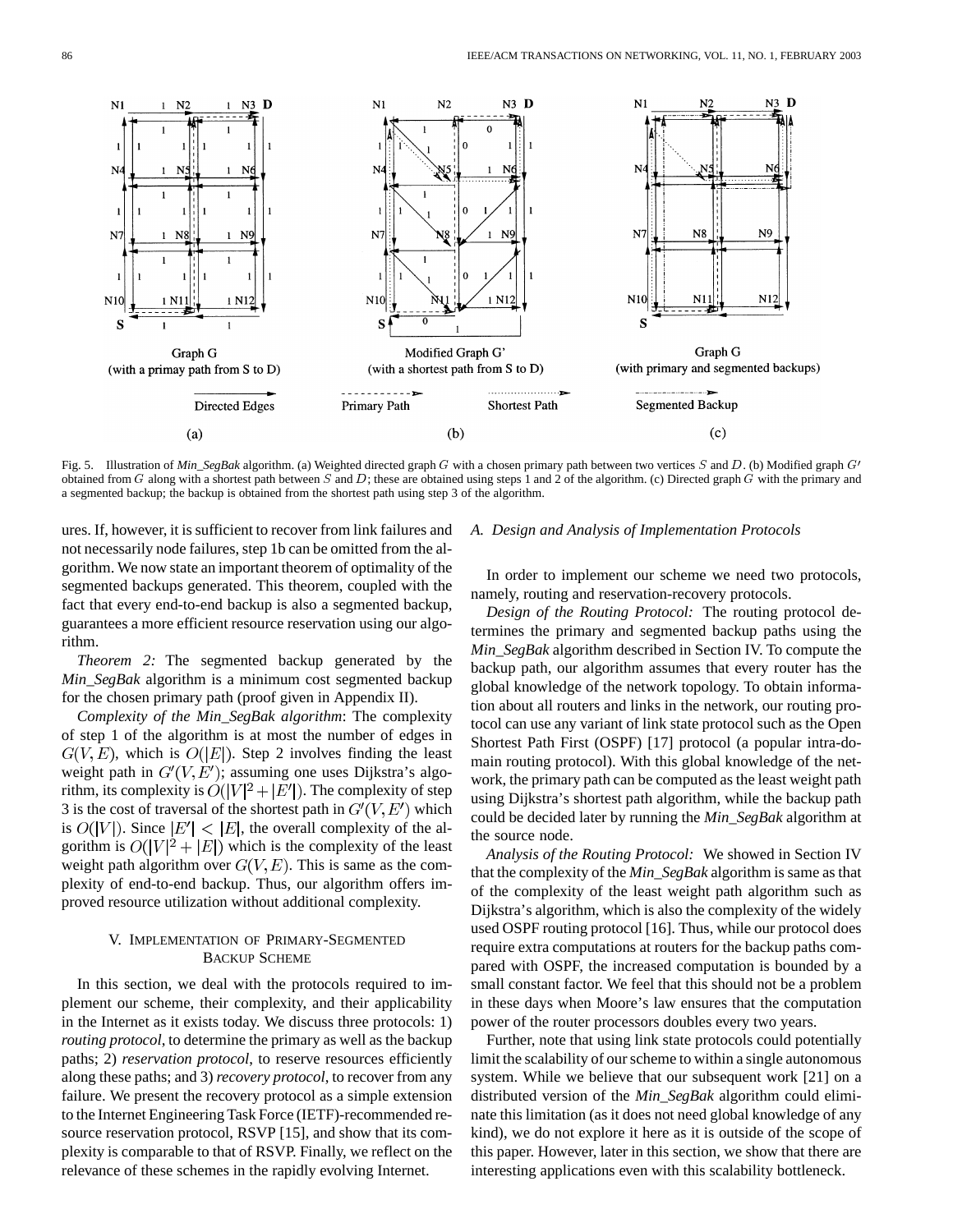

Fig. 6. Illustration of resource reservation using setup messages. (a) Source initiates the process by sending a *PrimPath* message. (b) Destination responds with a *PrimResv* message. (c) Source computes backup segments and sends *SegPath* message. As it traverses, the start nodes of backup segments initiate *BackSegPath* messages. (d) End nodes of backup reply with *BackSegResv* messages.

*Design of the Reservation Protocol:* We propose simple extensions to RSVP [15] to design the reservation protocol. These extensions are along the lines of extensions discussed in [4]. We begin with a brief overview of RSVP.

RSVP is a protocol to reserve resources along the network paths for unicast and multicast data flows in an integrated services network. The protocol primarily consists of the following three types of messages: 1) *setup messages* to reserve resources along paths; 2) *maintainance messages* to notify the end nodes of any failures along the path; and 3) *teardown messages* to free the resources reserved. We will discuss a few important messages of each type.

- 1) *Setup messages*. The source router initiates the reservation by sending a *Path* message to the destination along a route selected by the routing protocol. On receiving the message, the destination router sends a *Resv* message back to source in the reverse direction using the path state set up by the *Path* message. Resources are reserved at the routers along the path by the *Resv* message.
- 2) *Maintenance messages*. Error messages such as *PathErr* and *ResvErr* are used to inform the end nodes of a failure in establishing the path.
- 3) *Teardown messages*. Messages like *PathTear* and *ResvTear* are propagated much like their setup message counterparts to reclaim the resources reserved for the data flow.

In our reservation protocol, we have additional messages to reserve resources along the backup paths. We also add a few objects to the messages discussed above.

1) *Setup messages*. We illustrate the connection setup process in Fig. 6. The reservation is initiated by the source with a *PrimPath* message to the destination as shown in Fig. 6(a). The destination responds with a *Prim-Resv* message back to the source. The *PrimResv* message contains an object called *PrimaryPath*, which is filled up with the routers along the primary path as the message traverses it, as shown in Fig. 6(b). This *PrimaryPath* object is used by the source to compute the primary and backup segments using *Min\_SegBak* algorithm. Each pair

of primary and backup segments is copied into a separate *SegmentPath* object. All the *SegmentPath* objects are copied into a *SegmentPathList* object, which is sent in a *SegPath* message from the source to the destination. As the *SegPath* message traverses the primary path, the *SegmentPathList* is used by routers to identify the start nodes of backup segments. These nodes initiate a *BackSegPath* message along the backup segment. This message is tagged with the *SegmentPath* object (contains the corresponding primary and backup segments) to help in backup multiplexing. This is illustrated in Fig. 6(c). On receiving the *BackSegPath* message, the last node of a backup segment replies with a *BackSegResv* message, which traverses the backup segments in reverse direction as shown in Fig. 6(d). Resources are reserved along the backup segments by the *BackSegResv* message using backup multiplexing.

- 2) *Maintenance messages*. Upon failure during the set up of either primary path or any backup segment, error messages like *PrimPathErr, PrimResvErr, BackSegPathErr*, and *BackSegResvErr* are generated. These messages also initiate the corresponding reservation teardown messages to free any resource reservations made prior to the routing failure.
- 3) *Teardown messages*. The messages *PrimPathTear, Prim-ResvTear, BackSegPathTear*, and *BackSegResvTear* are used to free the resources reserved. They are propagated along the primary and backup paths.

*Analysis of the Reservation Protocol:* The reservation state maintained by the routers is soft state and must be updated periodically through refresh messages. If a periodic refresh message is not received, a router can reallocate the reserved resources for some other flow. Thus, the resources can be recovered even when the source or destination nodes fail to generate explicit *Teardown* messages.

The amount of state maintained at the routers by the reservation protocol is a very important concern for integrated services. Below, we argue that the state stored in our scheme is only marginally greater than the state maintained in the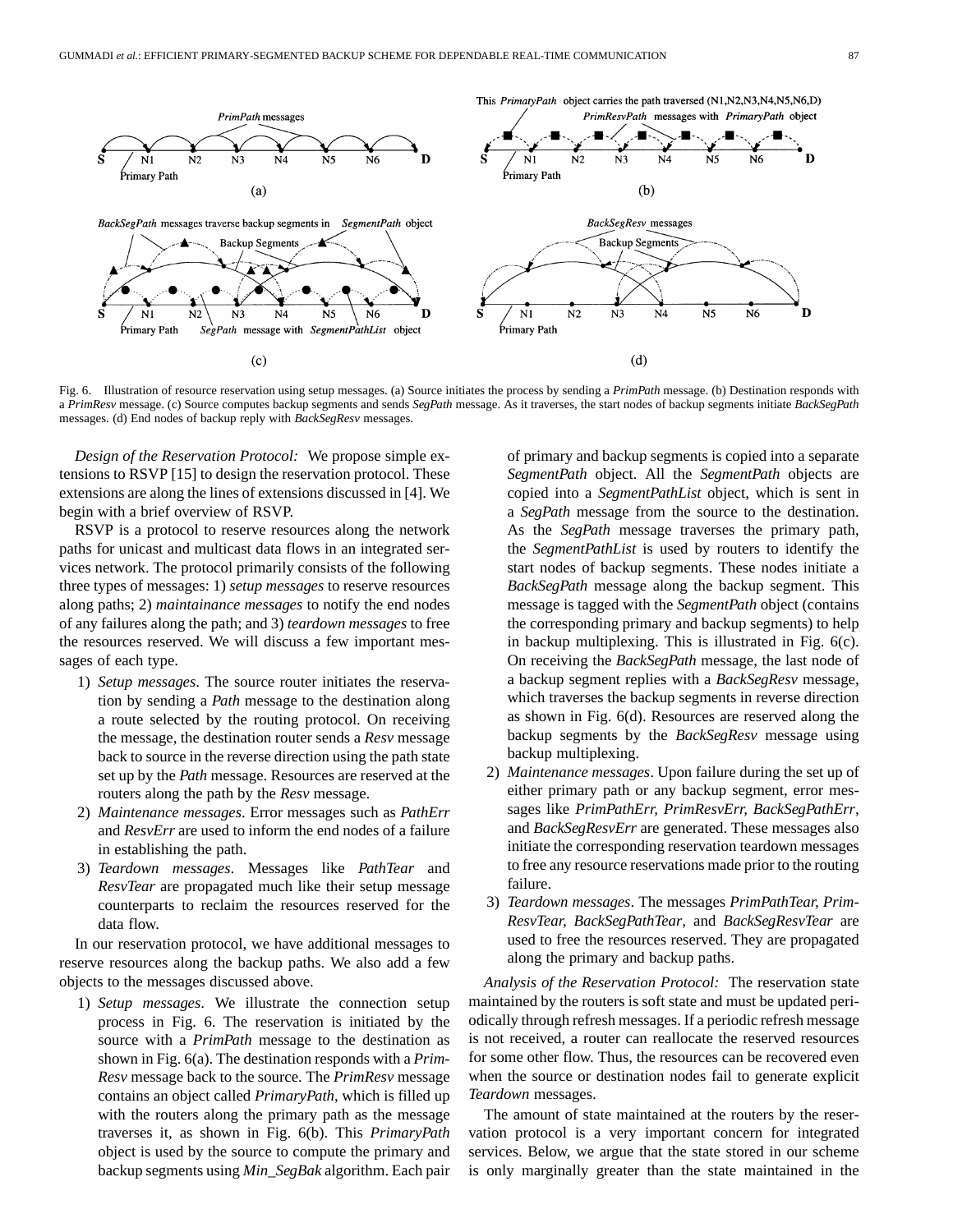

Fig. 7. Illustration of failure recovery using *PathFailed* and *BackupActivate* messages in (a) segmented backups and (b) end-to-end backups.

end-to-end backup schemes and is comparable to the state required by RSVP.

Both in the end-to-end backup scheme and in our scheme, all routers along the primary as well as the backup paths maintain per-flow state. However, our scheme demands that extra state be stored at a few intermediate routers responsible for initiating failure recovery (describe later in this section). This is because, unlike end-to-end backup schemes, where the recovery can be initiated only by the source or destination nodes, in our scheme, every router at which a backup segment is initiated or terminated (e.g.,  $S$ ,  $N2$ ,  $N3$ ,  $N5$ ,  $N6$ , and  $D$  in Fig. 1) can initiate the recovery process. When the number of segments is  $b$ , there will be  $2(b-1)$  routers that store additional information about the primary segment for which they are responsible. Assuming an average path length of  $20<sup>1</sup>$  and an average primary segment length of 6 (with successive segments overlapping on one hop), the expected number of backup segments is four. This translates to six routers maintaining an additional state, which we believe is a small overhead for the additional benefits using our scheme.

In RSVP-based real-time communication, routers store reservation only for the primary path (note that RSVP does not offer failure recovery), while in our scheme as well as in end-to-end backup schemes, routers have to store state for both primary and backup paths. Typically, the length of a segmented backup is of the same order of magnitude as the primary path length. Thus, our scheme as well as the end-to-end backup scheme maintains about twice the amount of state as maintained by RSVP. We believe that this is a practical tradeoff for the failure recovery guarantees offered and that it would be feasible to deploy these schemes wherever RSVP is deployed. Further, if backup multiplexing were to be employed to reduce the spare resources reserved, routers along the backup segments need to maintain additional state about their correponding primary segments. We must acknowledge here that several researchers hold the opinion that RSVP in the integrated services framework might never be widely adopted given its demand for routers to maintain per-flow state. While we remain optimistic that increasing demand for applications such as video conferencing will eventually lead to adoption of schemes such as RSVP, we also explore alternate application scenarios in the current Internet later in this section.

*Design of the Recovery Protocol:* Failure recovery comprises three phases: detecting the fault, reporting the failure, and activating the backup.

In our model, we assume that when a link fails, its end nodes can detect the failure, and that when a node fails, all its neighbors can detect the failure. For failure detection techniques and their

<sup>1</sup>We are making a qualitative observation here based on the fact that most end-to-end path lengths in the Internet are less than 30.

evaluation, refer to [7]. We do not discuss them further here. The nodes that detected the fault report it to the start and end nodes of the corresponding backup segment, which then activate the backup to recover from the failure. We now introduce a new type of message, called the *failure-recovery message*, to report failures and to activate the backup.

*Failure-Recovery Messages:* The routers that detect the failure send a *PathFailed* message toward the source router and destination routers along the primary path. The *PathFailed* message contains the router(s) where the failure occurred (if a link fails, both its neighboring routers are reported). This message propagates, tearing down the resourcers reserved along the primary path, until it reaches the routers at the start and the end of the primary segment containing the faulty component. These nodes start the activation of the backup segment by sending an *BackupActivate* message along the backup segment. Both the end nodes of a backup segment are involved for faster failure recovery. We illustrate this failure-recovery process in Fig. 7.

*Analysis of the Recovery Protocol:* An important metric to analyze the recovery protocol is failure-recovery delay, which is the time taken to re-establish the service. This delay also determines the number of lost messages and it is critical for many real-time applications to minimize it. We compare the recovery delay in our scheme with that in the end-to-end backup scheme.

In the end-to-end backup scheme, the failure reports, i.e., the *PathFailed* messages have to reach the source and destination before the backup activation begins, while in our scheme the backup activation starts as soon as the messages reach the end nodes of the primary segment containing the fault. Similarly, before the service is re-established, the *BackupActivate* message needs to traverse the length of the end-to-end backup in the former scheme and the length of a backup segment in the latter (see Fig. 7). Thus, failures are handled more locally and quickly in our scheme. To state it quantitatively, the failurerecovery delay is proportional to the lengths of primary and backup paths. If there are  $k$  segments in the backup, it results in  $O(k)$  improvement. This could be a substantial improvement for real-time applications over many hops, which cannot tolerate long durations of service disruption. Though our routing algorithm *Min\_SegBak* does not share minimizing recovery delay as one of its design goals, we believe that it is possible to design heuristics that provide better failure-recovery time guarantees at the cost of greater resource utilization.

### *B. Applications in the Current Internet*

In today's Internet, our primary-segmented backup scheme can be implemented both at the network level in the routers and at the application level among a set of end hosts forming an application level overlay.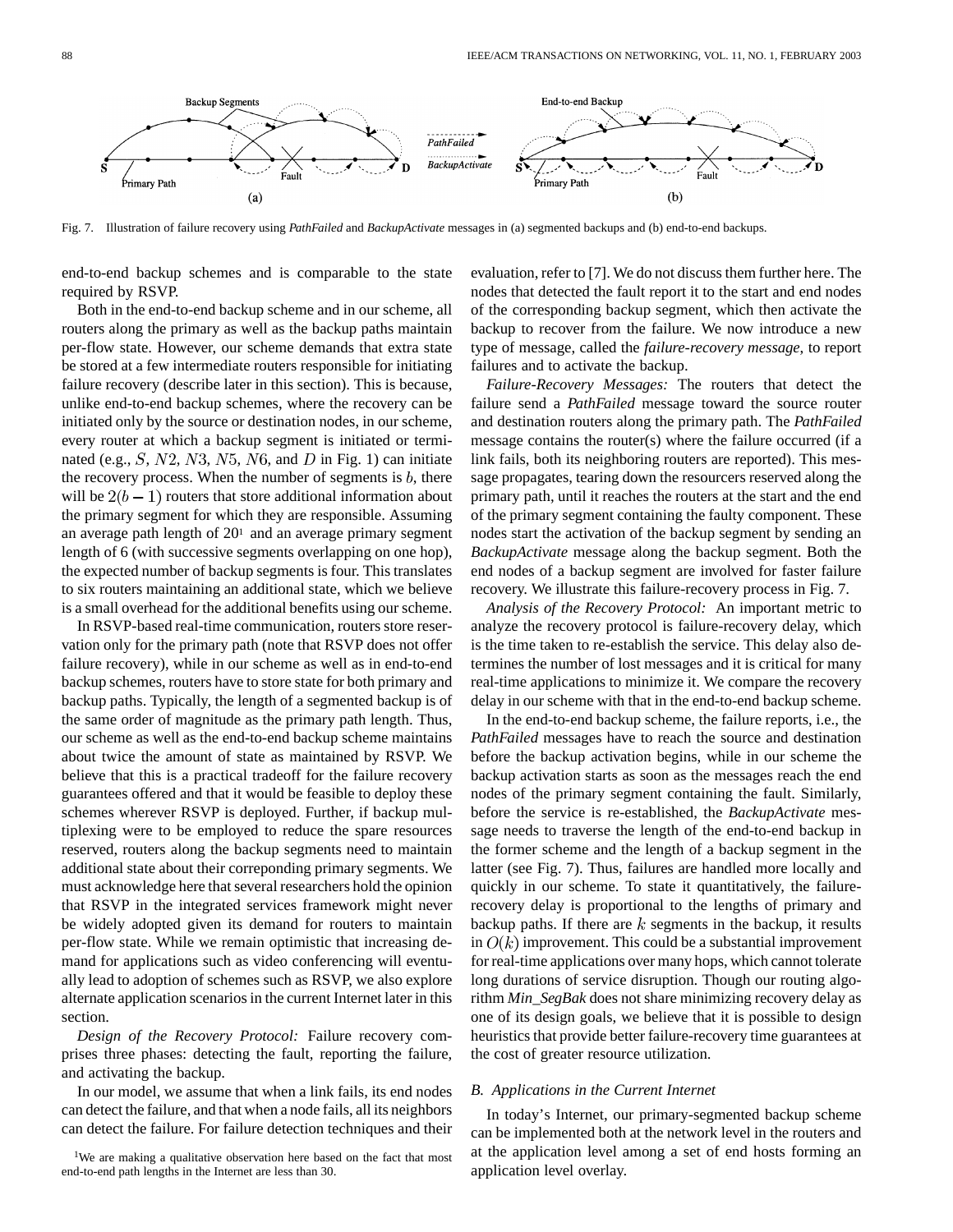- 1) At the network level: It can be run within a single autonomous system (AS) by Internet backbone providers like UUNET [25] or Internet service providers to guarantee QoS to their customers. It is well known that Internet backbone providers attempt to design their physical networks to ensure that there are disjoint paths between any two routers. Also, by confining the scheme to within a single AS, one can ignore any sort of scalability concerns.
- 2) At the application level: It can be run at the application level among a set of routers forming a logical network (overlay) over existing physical inter-network such as in resilient overlay networks (RON) [1], detour [23], or reliable backbone (RBONE) [4]. Recent studies on Internet routing stability by Labovitz *et al.* [13] have shown that in the current inter-domain routing protocol, Border Gateway Protocol (BGP) [22], failure-recovery mechanisms take on the order of tens of minutes to stabilize the routing tables. This has resulted in a growing research interest in providing QoS guarantees at the application layer over an overlay network. For example, in RON, a set of end hosts in the Internet run a custom routing protocol (which can provide QoS guarantees) between themselves. Our scheme can be applied in such scenarios for achieving more efficient QoS guarantees. Employing our scheme at the overlay level frees us from the deployability concerns with resource reservation schemes such as RSVP in the current Internet.

#### VI. PERFORMANCE EVALUATION

We evaluated the performance of our scheme by carrying out simulation studies on regular network topologies such as meshes of size  $5 \times 5$ ,  $7 \times 7$ ,  $9 \times 9$ , and  $12 \times 12$ , as well as real-world network topologies like the USANET. These experiments are similar to those used in [6] and [8] to evaluate the performance of end-to-end backups. The network simulator was written in C++ and run on a PC with a Pentium-II 400-MHz processor. We also implemented the end-to-end backup scheme as described in [6] and [8] to compare its performance with that of our scheme in terms of the amount of spare resources reserved and the average call acceptance rate (ACAR) (this represents the fraction of requested calls that are accepted when averaged over a long duration of time) at various network loads.

In all our network topologies, neighbor nodes are connected by two simplex links, one in each direction, and all links have identical bandwidth and delays. The bandwidth of each link is chosen as 40 units, while the delay is set to one unit. Thus, the delay along any path is proportional to its length. The experiments consist of establishing a large number of dependable connections between pairs of nodes. For every connection, we route the primary and backup channels as follows.

1) Primary channels are routed from source to destination using Dijkstra's shortest-path algorithm over links having sufficient bandwidth as required by the connection. In the case of multiple shortest paths, the primary is routed over any one of the paths without any explicit preference given to paths closest to the boundary of network topology, as

was done in [6]. The routing in [6] was designed specifically to exploit the mesh network topology to find two disjoint paths and cannot be used for topologies such as the USANET.

- 2) We route the end-to-end and segmented backup paths as follows.
	- a) For the end-to-end backup, all components of the primary path (i.e., all the links and the intermediate nodes) are removed and a shortest path search algorithm is used to route over links having sufficient bandwidth as required by the connection.
	- b) For the segmented backup, the *Min\_SegBak* algorithm is used to route the backup segments over links having sufficient bandwidth as required by the connection.

When both the primary and the backup are routed successfully, resources are reserved along them using deterministic backup multiplexing under single-link failure model (as described in the spare resource aggregation algorithm given in Section III).

When any component of a primary segment fails, its corresponding backup segment is activated and the primary path is minimally rerouted only around the failed primary segment. In Fig. 1, we show the path after recovering from failure of link 4. If the faulty component belongs to two successive primary segments, any one of the two backup segments corresponding to those segments is activated. Note that *every end-to-end backup is a special case of a segmented backup with one backup segment*. Below, we use simple illustrations over a  $5 \times 6$  mesh topology to capture the intuitive advantages of segmented backups that motivated our work. We chose the mesh topology primarily for simplicity in presentation and the scenarios discussed here can be shown to occur over more realistic topologies such as the USANET (see Fig. 10). The experiments are run for a large number of time units. One connection is requested every time unit between a pair of nodes chosen randomly from the set of all possible pairs of nodes. The bandwidth requirement of all requested connections is set to one unit. Further, every established connection is torn down after a fixed number of time units called *Call Duration*. The network is allowed to reach a stable state before any results are noted. When the network is at a stable state, the number of active connections is proportional to *Call Duration*. Thus, by varying the bandwidth of the links and the *Call Duration*, we can subject the network to varying levels of load. The graphs shown in this section are plotted for loads (measured as percentage of total network bandwidth resource on all the links reserved for both primary and backups taken together) varying from 5% to 70%.

We use a metric called *average hop count* in all our plots to compare the amounts of resources reserved for various paths. The average hop count of primary paths is computed as *the sum of the lengths of all the primary paths in the network divided by the total number of active connections*. Average hop counts for end-to-end backups and segmented backups are calculated similarly with the exception that whenever two backups requiring one unit of bandwidth each are multiplexed on a link, only one unit is added to the sum total. It is important to note that in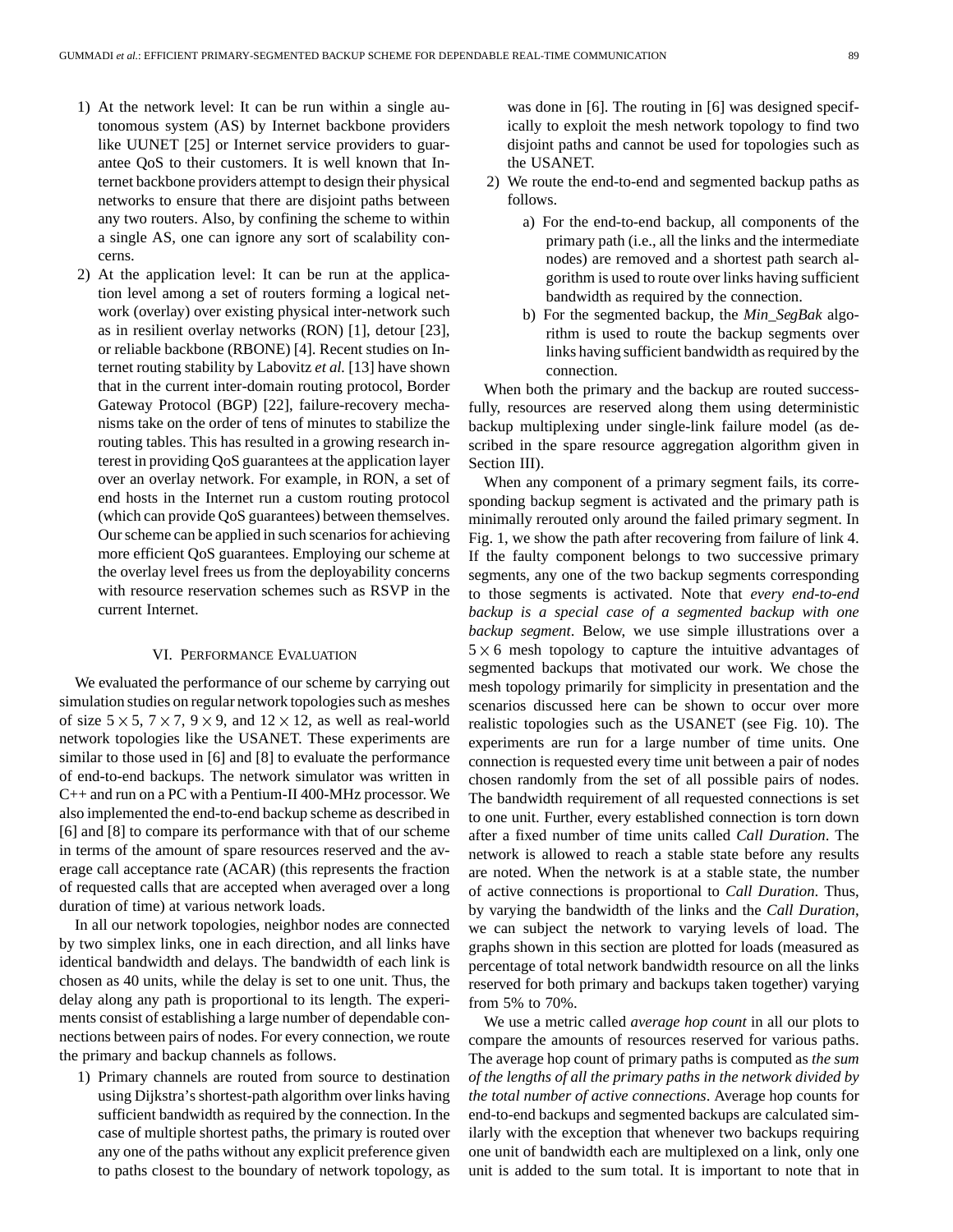

Fig. 8. Comparing the amount of spare resources reserved by segmented backup and end-to-end backup schemes over mesh topologies of various sizes. (a)  $5 \times 5$ mesh. (b)  $7 \times 7$  mesh. (c)  $9 \times 9$  mesh. (d)  $12 \times 12$  mesh.



Fig. 9. Comparing the ACAR for segmented backup and end-to-end backup schemes over mesh topologies of various sizes. (a)  $5 \times 5$  mesh. (b)  $7 \times 7$  mesh.  $(c)$  9  $\times$  9 mesh. (d) 12  $\times$  12 mesh.

our experiments, the average hop counts of primary and backup paths are directly proportional to the amount of resources reserved for the paths as every connection has the same one unit of bandwidth requirement. For example, suppose that at 40% network load, the average hop counts of primary and segmented backup are 12 and 6, respectively. This implies that while 40% of the total network resources are reserved, two-thirds  $(12/(12+$ ) of the reserved resources are allocated for primary paths (i.e., 27% of the total network resources) while one-third  $(6/(12+6))$ of the reserved resources are allocated for backup paths (i.e., 13% of the total network resources).

We expect the advantages of using our scheme over end-to-end backup schemes to increase as the length of the primary increases. This is because longer primary paths have more backup segments and all of the advantages that go with them. To capture this effect in our study, we introduced a parameter called *Min\_Path\_Len* and requested only connections between nodes that have the length of the shortest path between them greater than *Min\_Path\_Len*. We chose *Min\_Path\_Len* depending on the size and diameter of the network topology. For square meshes of sizes 5, 7, 9, and 12, we chose *Min\_Path\_Len* to be 3, 4, 6, and 8, respectively, while for USANET we chose it to be 0. These values are reasonable as a significant percentage (USANET—100%,  $5 \times 5$  mesh—66%,  $12 \times 12 - 52$ %) of node pairs in these network topologies have the length of the shortest path between them greater than the chosen value of *Min\_Path\_Len*.

In Fig. 8, we compare the resource reservation requirements of our scheme with that of the end-to-end backup scheme for meshes of varying sizes. Similarly, we compare the ACAR of the two schemes in Fig. 9. Finally, in Fig. 11, we compare the performance of the schemes over USANET. We now go into a detailed analysis of the results in each of these figures.

*Comparing the Amount of Spare Resources Reserved:* The graphs in Fig. 8(a)–(d) show the average hop counts of primary path, end-to-end backup and segmented backup at various network loads for meshes of sizes  $5 \times 5$ ,  $7 \times 7$ ,  $9 \times 9$ , and  $12 \times 12$ , respectively. Note that for the average hop count of primary paths, we plot a single curve rather than separate curves for the two schemes. In our simulations, we found that the hop counts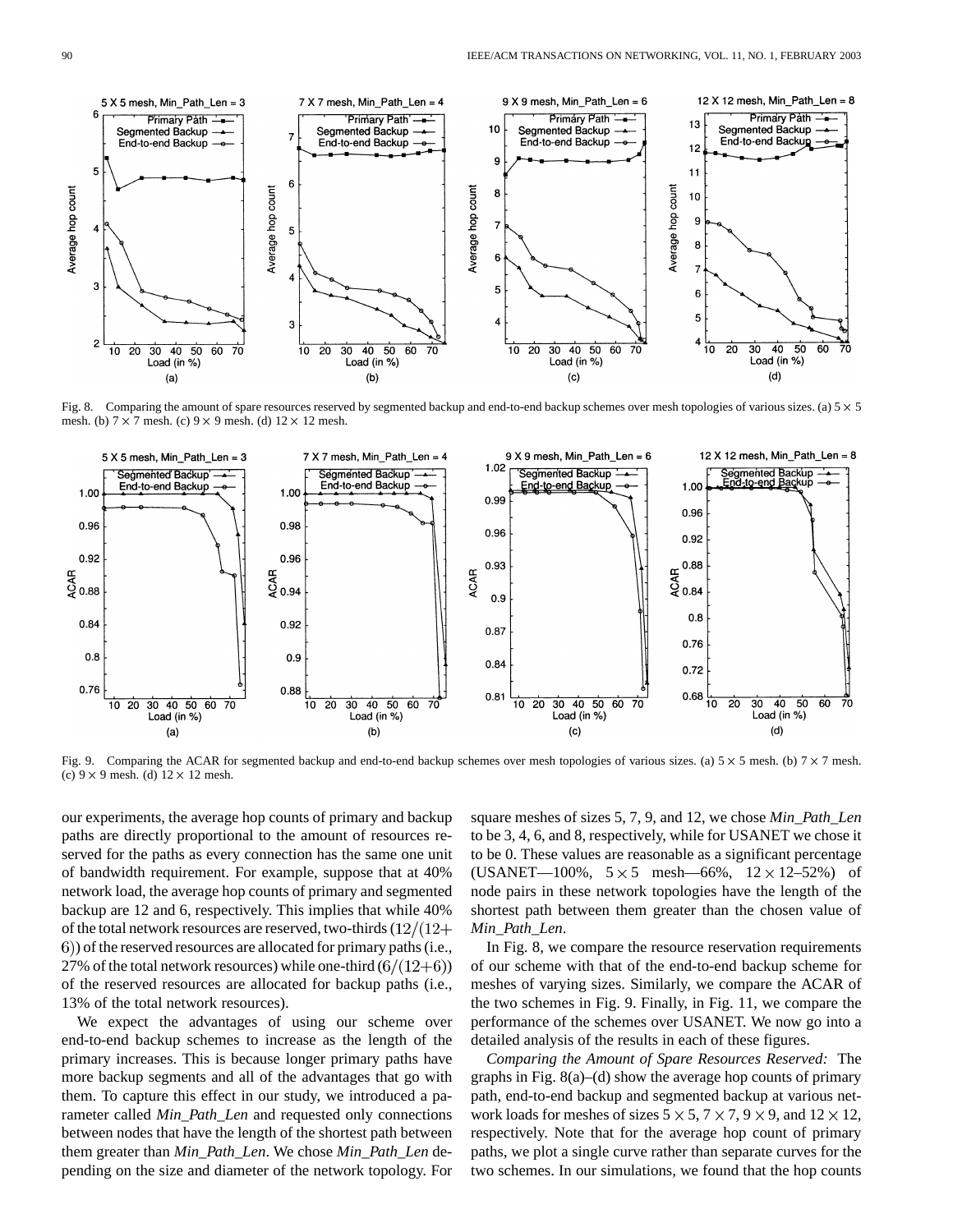TABLE I AVERAGE NUMBER OF BACKUP SEGMENTS FOR VARYING MESH SIZES

| Mesh Size |       | QXQ |  |
|-----------|-------|-----|--|
| Segments  | . 39. | .49 |  |

of primary paths for the schemes differ by as little as 4%. This prompted us to plot only a single curve as it facilitates comparison of the relative performances of the schemes. The following characteristics can be easily spotted.

- 1) The spare resources required by either scheme are considerably less than the resources required for the primary path.
- 2) As the network load increases, the average hop count for primary path varies very little, while it decreases steadily for backups.
- 3) Our scheme always requires a lesser amount of spare resources than the end-to-end scheme. This difference in resources reserved is quite significant at low and intermediate loads (30%–45%) but decreases toward high loads.
- 4) As we go to larger networks, from  $5 \times 5$  to  $12 \times 12$ :
	- a) The average hop count of the primary path increases considerably and the number of backup segments per segmented backup increases as shown in Table I
	- b) The hop count difference between end-to-end backup and segmented backup increases.

We now attempt to explain the observed characteristics. Observation 1 is a direct consequence of backup multiplexing, which allows backups to share reserved resources. As the network load increases, more backup paths are active simultaneously, which improves the chances for multiplexing. This increased multiplexing explains the decrease in the average hop count (proportional to resources reserved) for backups as noted in observation 2. Also, increasing the network load alters the number of primary paths that are active simultaneously but not their length, so their average hop count hardly varies. As we argued in Section III, backup segments are shorter than end-to-end backup segments, which improves the chance of multiplexing in the former over the latter. This explains observation 3, where we notice increased savings in resources reserved for our scheme. However, it is not possible to share more and more resources by the way of multiplexing indefinitely and these additional savings decrease at high loads, when the network reaches saturation (The graphs showing ACAR in Fig. 9 indicate that the networks saturate at 70%–75% load).

Observation 4(a) is expected as larger networks allow longer connections to be established. With increasing primary path lengths, it is natural to expect an increase in the number of backup segments. This is shown in Table I, where there is a steady increase in the average number of backup segments for increasing mesh sizes at moderate network loads (40%–50%).2 We can explain our observation 4(b) as follows. As the average number of backup segments increases, the backup segments tend to be increasingly shorter compared to their end-to-end counterparts. This improves the chance of multiplexing in segmented backups over end-to-end backups, resulting in greater

difference in hop counts and more savings in spare resources reserved. This difference in resources reserved improves from 15% in  $5 \times 5$  mesh to 25% in  $12 \times 12$  mesh.

*Comparing the ACAR:* The graphs in Fig. 9(a), (b), (c), and (d) show the ACAR curves for end-to-end backup and segmented backup schemes at various network loads for meshes of sizes  $5 \times 5$ ,  $7 \times 7$ ,  $9 \times 9$ , and  $12 \times 12$ , respectively. The following characteristics can be observed.

- 1) The ACAR curves are stable and high for small network loads and then drop suddenly and steeply.
- 2) The difference in the curves for  $12 \times 12$  mesh is negligible, while the difference is noticeable (ours gives better ACAR) for smaller networks especially  $5 \times 5$  mesh; this trend is exactly opposite to what was observed in spare resource reservation.
- 3) While our scheme gives  $ACAR = 1.000$  until the network load increases to 50%-55%, the end-to-end scheme never gives  $ACAR = 1.000$  even when the network load is as low as 5%.
- 4) Our scheme reaches saturation at slightly higher network loads.

The high ACAR values noted in observation 1 for both the schemes until the network is heavily loaded are expected, as any mesh topology has a large number of alternate routes between any two nodes. Almost all calls are accepted until the network reaches saturation. This also accounts for the negligible difference between the ACAR curves for segmented and end-to-end backups in a  $12 \times 12$  mesh. Both schemes score very high ACAR until they reach saturation at about 70% load. However, the ACAR improvement in smaller networks comes because of the scenario illustrated in Fig. 2(a) and generalized in Theorem 1. There exist node pairs such that end-to-end backups do not exist for a chosen primary path between them but segmented backups do exist. The probability of encountering such a scenario decreases rapidly with the increase in the size of the network. This explains our observations 2 and 3. Finally, a probable explanation for observation 4 is that our scheme accepts more calls by reserving less resources, thereby saturating at a higher load than the end-to-end scheme.

*Comparing the Performance of Segmented Backup and End-to-End Backup Schemes Over USANET:* In Fig. 11(a) and (b), we plot the relative performance of segmented backup and end-to-end backup schemes over the USANET topology shown in Fig. 10, using average hop count and ACAR as metrics. We note the following.

- 1) The average hop count of the primary path of connections established is very low (3–3.5).
- 2) The curves for spare resource reservation between the two schemes are almost inseparable.
- 3) There is significant and uniform improvement in the call acceptance rate. Even at very low loads, the ACAR for end-to-end backup scheme never goes above 0.945.

Observation 1 is explained by the fact that the network is small, with just 28 nodes, and that *Min\_Path\_Len* was set to 0. With the small average primary path length  $(< 4)$ , a vast majority of the calls will have backups with only one segment (same as end-to-end backup). Thus, the resource resevation by

<sup>2</sup>The average number of backup segments is less than two in all meshes due to our choices of network topology and load for the simulations.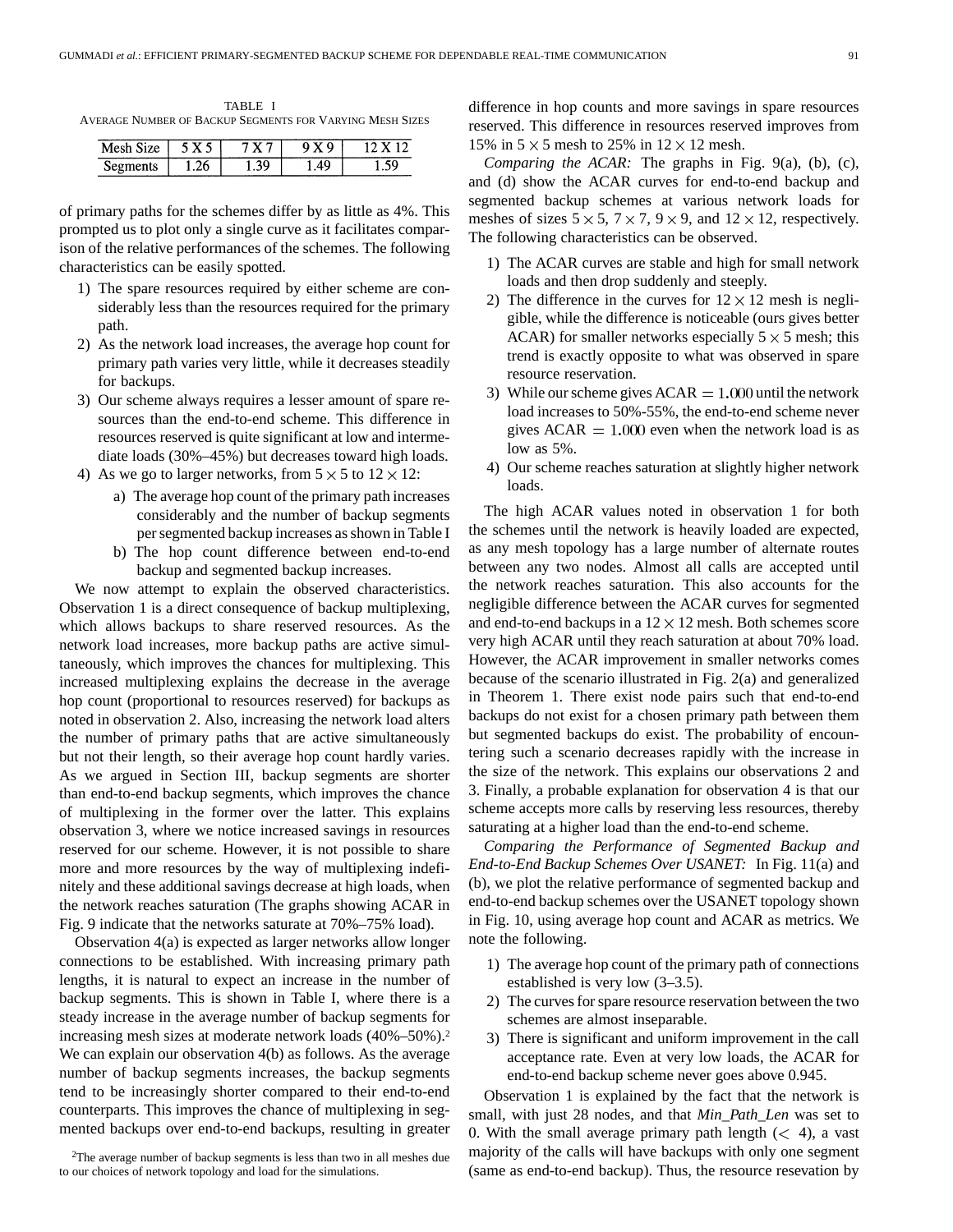

Fig. 10. The 28-node topology of the USANET.



Fig. 11. Comparing the performance of segmented backup and end-to-end backup schemes over USANET topology.

both schemes is similar as pointed in observation 2. Finally, as observation 3 points out, about 6% of the requested calls are rejected because of lack of an end-to-end backup in scenarios where a segmented backup can be found.

To summarize, our simulations demonstrate that our scheme is capable of delivering better resource efficiency as well as better call acceptance rate compared with existing end-to-end backup schemes. However, the benefits of our scheme vary with the network topology and load. Our scheme performs significantly better for larger networks with low connectivity (more nodes and less edges) at low and moderate loads.

# VII. CONCLUSION

In this paper, we have proposed segmented backups: a failurerecovery scheme for dependable real-time communication in multihop networks. This mechanism not only improves resource utilization and call acceptance rate but also can provide faster failure recovery and better QoS guarantees on end-to-end delays without compromising the level of fault tolerance provided. We have also given an efficient backup route selection algorithm. We evaluated the proposed scheme through extensive simulations and demonstrated the superior performance of our method compared to earlier schemes.

In order to realize the full potential of the method of segmented backups, routing strategies must be developed for backup segments to achieve better QoS guarantees on delay and bounded time failure recovery.

# APPENDIX I PROOF OF THEOREM 1

# *Theorem 1*

Whenever two disjoint paths exist between a source and a destination in a network, segmented backups are guaranteed to exist for any choice of primary path between the end nodes. However, there are no such guarantees for end-to-end backups.

*Proof:* In Fig. 2(a), we demonstrated a network topology where disjoint paths exist between a pair of end nodes but end-to-end backups do not exist for a chosen primary path. Here, we prove that segmented backups exist whenever disjoint paths exist. We start with a simple observation. We refer to the backup segment spanning a primary segment that contains an intermediate node  $N$  as a backup segment covering  $N$ . For example, in Fig. 1, the three backup segments over links  $A$ –*C*, *D*–*G*, and *H*–*K* cover the nodes  $N1$ – $N2$ ,  $N3$ – $N5$ , and  $N6-N8$ , respectively. Observe that a segmented backup for a primary path  $P$  can be constructed by taking the set of all backup segments covering each of the intermediate nodes in  $P$ , as in Fig. 1. Below, we prove our claim of existence of a segmented backup by showing the existence of backup segments that cover every intermediate node.

In our graph  $G(V, E)$ , let the two disjoint paths between source S and destination D be denoted by  $P_1$  and  $P_2$ , respectively. Let  $P$  be any chosen primary path between them and let  $len(P)$  denote its length. Two cases arise:

- Case 1)  $len(P) = 1$  (i.e., P has only one edge  $e(S, D)$ ). This is the special case with no intermediate nodes. One of  $P_1$  or  $P_2$  is a segmented backup for **P**, as edge E cannot be in both  $P_1$  and  $P_2$ .
- Case 2)  $len(P) > 1$  (i.e., P has at least 1 intermediate node). Let  $N$  denote any intermediate node on  $P$ . We need to show the existence of a backup segment that covers N. Since  $P_1$  and  $P_2$  are disjoint, at least one of them does not contain  $N$ . Without loss of generality let us assume that N does not lie on  $P_1$ . We claim that since 1)  $P$  and  $P_1$  have the same end points S and D, and 2)  $N \in P$  and  $N \notin P_1$ , a segment (a contiguous subpath) of  $P_1$  acts as a backup segment covering  $N$ . We prove it using recursion.

*Base Case for Recursion:*  $P$  and  $P_1$  are disjoint. Clearly,  $P_1$  is a suitable backup segment covering the primary segment  $P$  containing  $N$ .

*Recursive Step:* We apply it when  $P$  and  $P_1$  are not disjoint. We show the existence of sub paths  $P'$  and  $P'_1$  for paths  $P$ and  $P_1$  (i.e.,  $len(P') < len(P)$  and  $len(P'_1) < len(P_1)$ ) such that 1)  $P'$  and  $P'_1$  have the same end points and 2)  $N \in P'$  and  $N \notin P'_1$ .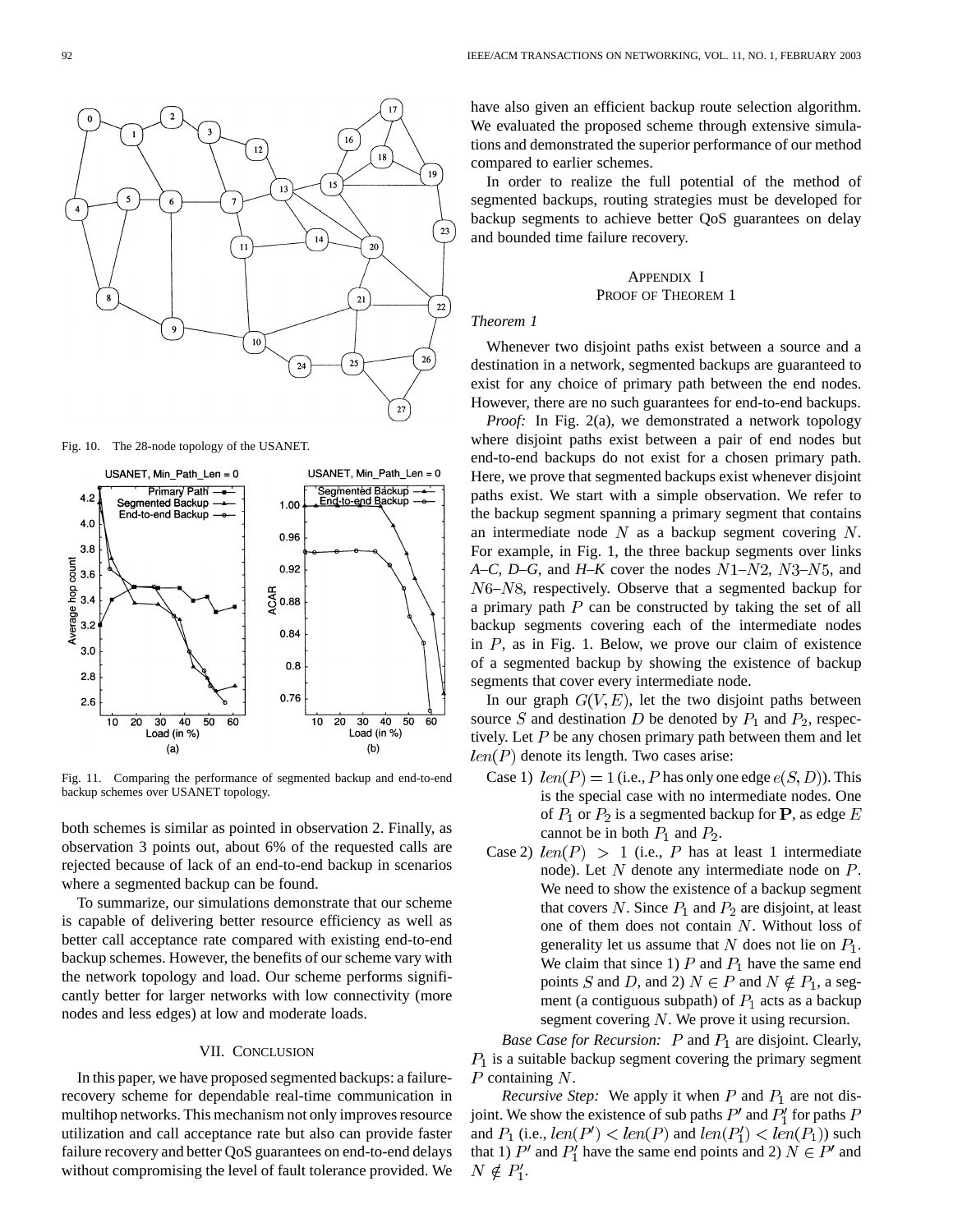Let  $P = S, i_1, i_2, \dots, i_r, \dots, i_k (= N), \dots, D$  and  $P_1 = S$ ,  $j_1, j_2, \ldots, j_s, \ldots, D$ , denote the nodes along the paths with  $i_r$ and  $j_s$  representing the rth and sth vertices along the paths  $P$ and  $P_1$  respectively. N is the kth intermediate node on the path P. As P and  $P_1$  are not disjoint, they must have some common node N' such that  $N' = i_{r_1} = j_{s_1}$  for some  $r_1, s_1$ . As node  $N \notin$  $P_1$  either  $r_1 < k$  or  $r_1 > k$ . In either case, we define P' and as follows: If  $r_1 < k$ , and  $P'_1 = j_{s_1} (= i_{r_1}), j_{s_1+1}, \ldots, D$ . If  $r_1 > k$  then,  $P' = S$ ,  $i_1, i_2, \ldots, i_k = N, \ldots, i_{r_1}$  and  $P'_1 = S, j_1, j_2, \ldots, j_{s_1} (= i_{r_1}).$ Clearly, 1) paths  $P'$  and  $P'_1$  have same end points and 2)  $N \in$  $P'$  and  $N \notin P'_1$ . Further,  $len(P') < len(P)$  and  $len(P'_1) <$  $len(P_1)$ .

If  $P'$  and  $P'_1$  are disjoint the base case assures us of the existence of a backup segment covering  $N$ . If not, this step is applied recursively. Since the paths are of finite lengths and decrease in each iteration, this process always terminates in the base case. Thus, every node along the primary path is guaranteed a backup segment that covers it and a segmented backup can be generated by taking all the backup segments together.

# APPENDIX II PROOF OF THEOREM 2

First, we state and prove two lemmas. We use them later to prove the theorem.

# *Lemma 1*

The weight (cost) of the segmented backup, i.e., the sum of weights of all backup segments generated, is equal to the weight of the shortest path *B* found in step 2 of the algorithm.

*Proof:* Every directed edge in B which does not point to a vertex in  $P - \{D\}$  is included in one of the backup segments by steps 3b and 3c. We replaced every edge which starts from a vertex not in P but points to a vertex in  $P - \{D\}$  with an edge of equal weight in step 3d(i). This leaves us with the case of edges between vertices along primary path  $P$ . Edges from a vertex in  $P$  to its successor vertex are included in backup segments by step 3d(ii), while edges from a vertex in  $P$  to its predecessor vertices are excluded. However, these excluded edges are of zero weight and do not contribute to the weight of the path. Finally, there are no extra edges added to the backup segments. This is illustrated in Fig.  $5(b)$  and (c), where both the shortest path  $B$ and segmented backup weigh six units. Thus, we conclude that the weight of the segmented backup generated is equal to the weight of path *B*.

# *Lemma 2*

Every segmented backup for primary path  $P$  between  $S$  and D in G can be mapped to a path between the same nodes in  $G'$ that is of equal weight.

*Proof:* For any chosen segmented backup for  $P$  in  $G$ , we show the existence of a path in  $G'$  between the same end nodes that is of equal weight. Suppose the chosen backup consists of b backup segments  $BS_1, \ldots, BS_i, \ldots, BS_b$ . Denote the corresponding primary segments as  $PS_1, \ldots, PS_i, \ldots, PS_b$ . Let  $PS_{i,f}$ ,  $PS_{i,l}$  and  $PS_{i,l-1}$  denote the first, last, and penultimate nodes of the  $i$ th primary segment, respectively. Similarly, let

 $BS_{i,f}, BS_{i,l}$  and  $BS_{i,l-1}$  denote the first, last, and the penultimate nodes of the *i*th backup segment, respectively. Clearly,  $PS_{i,f} = BS_{i,f}$ ,  $PS_{i,l} = BS_{i,l} \forall i$ . Also, note that the first and the penultimate nodes of a segment with only a single link are the same.

To show the existence of a path from  $PS_{1,f} (= S)$  to  $PS_{b,l} (=$  $D$ ) in  $G'$  that is of equal weight, we claim that: 1) there exists a path from  $PS_{i,f}$  to  $PS_{i,l-1}$  that is of same weight as  $BS_i \forall i < b$ ; 2) there exists a path from  $PS_{b,f}$  to  $PS_{b,l}$  that is of same weight as  $BS_b$ ; and 3) there exists a path from  $PS_{i,l-1}$  to  $PS_{i+1,f}$  that is of zero weight  $\forall i < b$ .

All edges of the backup segments that do not point to any vertex in  $P - \{D\}$  are left unchanged while modifying G into  $G'$  by step 1 of the algorithm. Thus only the last edge in  $BS_i$  is changed  $\forall i < b$  and no edge is changed in  $BS_b$ . For each  $BS_i$ this last edge from  $BS_{i,l-1}$  to  $BS_{i,l} (= PS_{i,l})$  is redirected to point to  $PS_{i,l-1}$ . Thus, in the modified graph  $G'$  the edges in  $BS_i$  form a path from  $PS_{i,f}$  to  $PS_{i,l-1}$   $\forall i < b$  and the edges in  $BS_b$  form a path from  $PS_{b,f}$  to  $PS_{b,l}$ . This proves our claims 1 and 2 above. As successive primary segments overlap over at least one edge of the primary path, either  $PS_{i+1,f} = PS_{i,l-1}$ or  $\text{pred}(PS_{i+1,f}, PS_{i,l-1})$ . From step 1a of the algorithm, we know that there is zero weight path from any node on primary path  $P$  to its predecessors. This proves our claim 3 above.

By taking the edges of the paths in claims  $a, b$  and  $c$  above, we obtain a single path from  $PS_{1,f} (= S)$  to  $PS_{b,l} (= D)$  in  $G'$ that is of same weight as the segmented backup.

We now use the Lemmas 1 and 2 to prove Theorem 2.

# *Theorem 2*

The segmented backup generated by the *Min\_SegBak* algorithm is a minimum cost segmented backup for any chosen primary path.

*Proof:* To prove the theorem we need to show that: 1) the backup generated is a valid segmented backup; and 2) it is a minimum-cost segmented backup. While we avoid formal arguments for 1) here, one can easily prove it by establishing the converse of Lemma 2, namely, every path between  $S$  and  $D$  in  $G'$  can be mapped to a valid segmented backup in G by following step 3 of the algorithm. Instead, we assume 1) holds and prove 2). It follows from Lemma 2 that the weight of the shortest path in  $G'$  between S and D is at most the weight of the minimum-cost segmented backup. However, Lemma 1 states that the weight of the segmented backup generated by our algorithm equals the weight of the shortest path between S and D in  $G'$ . Thus, we conclude that the weight of the segmented backup generated by *Min\_SegBak* is at most the weight of minimum-cost segmented backup.

#### **REFERENCES**

- [1] D. G. Anderson *et al.*, "Resilient overlay networks," in *Proc. 18th ACM Symp. Operating System Principles*, Banff, Canada, Oct. 2001, pp. 131–145.
- [2] J. Anderson, B. Doshi, S. Dravida, and P. Harshavardhana, "Fast restoration of ATM networks," *IEEE J. Select. Areas Commun.*, vol. 12, pp. 128–139, Jan. 1994.
- [3] A. Banerjea, "Simulation study of the capacity effects of dispersity routing for fault-tolerant real-time channels," in *Proc. ACM SIGCOMM*, Aug. 1996, pp. 194–205.